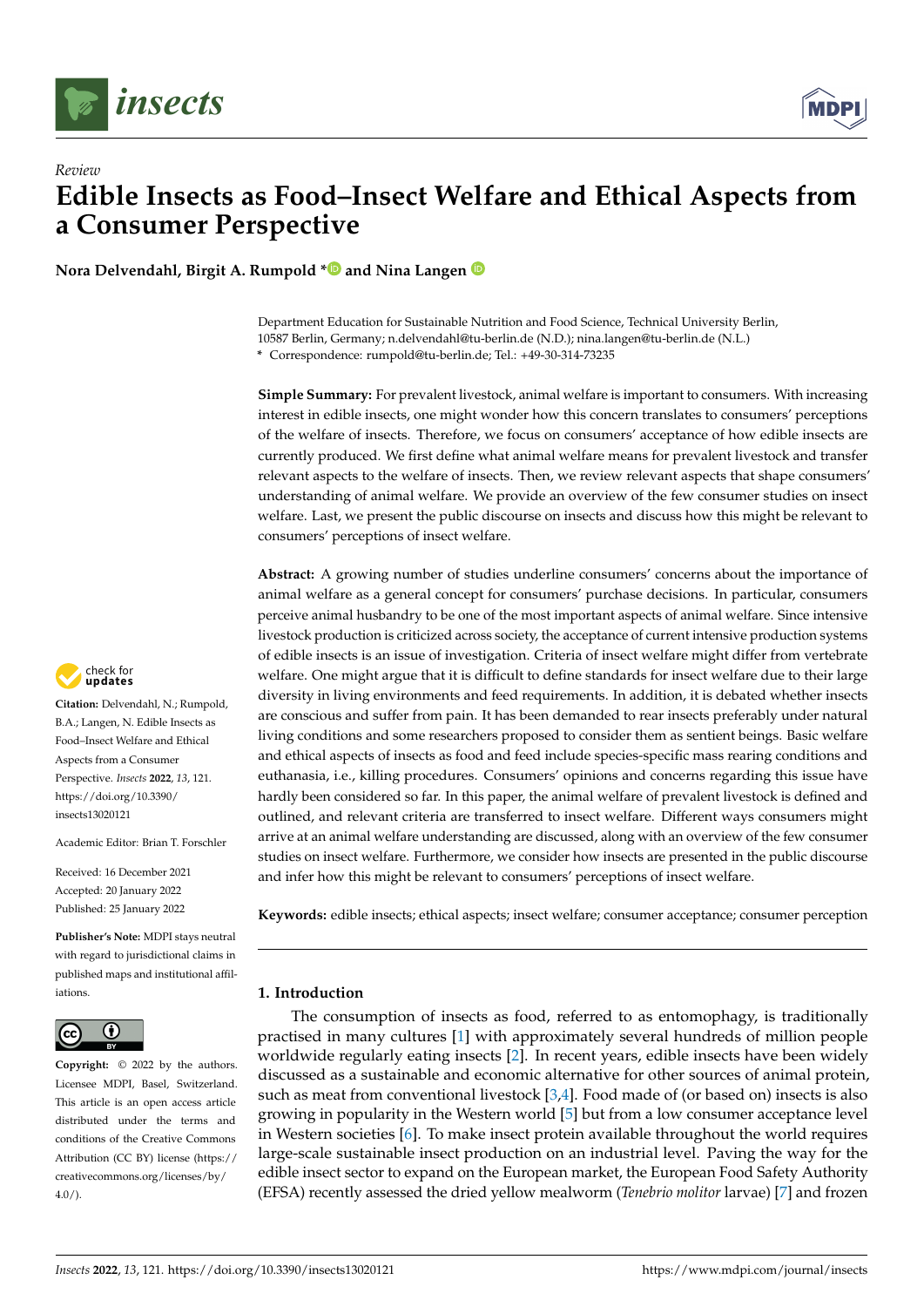and dried migratory locusts (*Locusta migratoria*) [\[8\]](#page-10-4) as safe for human consumption (see also: Commission Implementing Regulation (EU) 2021/882) [\[7\]](#page-10-3). Underlining this trend, the insect-farming business is predicted to increase tenfold globally by 2025 [\[9\]](#page-10-5). As more insect-based products enter the Western market, it seems necessary to assume that more questions will be raised regarding their production (e.g., see [\[10\]](#page-10-6)). With regard to prevalent livestock production, several studies have highlighted consumers' concern about and the importance of animal welfare as a general concept for consumers' purchase decisions [\[11\]](#page-10-7). A comparison of two EU surveys, for example, highlights an increase in the importance people place on animal welfare [\[12](#page-10-8)[,13\]](#page-10-9). Alonso et al. [\[14\]](#page-10-10) show that public concern about animal welfare can be traced back to the nineteenth century with increasing relevance in the last years. What remains unclear, however, is whether and how exactly the animal welfare of farmed insects (also called mini-livestock) is perceived by consumers.

There is no universally-accepted definition of animal welfare with different stakeholders focusing on different aspects of this multidimensional concept [\[15](#page-10-11)[–17\]](#page-10-12). Franz et al. [\[16\]](#page-10-13) differentiate between three main approaches: (1) the "Biological Functioning Approach" focuses on animals being healthy, showing good productivity (e.g., daily growth) and reproducing well, (2) the "Affective States Approach" evaluates feelings and defines animal welfare as maximizing positive and minimizing negative feeling (e.g., suffering or pain), (3) the "Natural Living Approach" focuses on animals being able to express their "species-specific innate and natural behaviour" [\[16\]](#page-10-13) (p. 1447). Focusing on consumers' perception of animal welfare, Klink-Lehmann and Langen [\[11\]](#page-10-7) found the most important aspect in which consumers are interested to be animal husbandry. Further underlining that husbandry practices are a key component of perceived animal welfare, intensive livestock production is widely criticized across society [\[13](#page-10-9)[,18–](#page-10-14)[20\]](#page-10-15) and hardly a month passes without "livestock farming being publicly pilloried" [\[21\]](#page-10-16).

Over the last years, several papers have raised the issue of animal welfare in the context of insect farming (e.g., [\[10,](#page-10-6)[22](#page-10-17)[–26\]](#page-10-18)). In addition, the International Platform of Insects for Food and Feed [\[27\]](#page-10-19) has been trying to promote insect welfare by applying Brambell's [\[28\]](#page-10-20) Five Freedoms to insect farming and encouraging producers to follow them. Similarly, the Dutch Animal Act (see [\[23\]](#page-10-21)), which is based on the Five Freedoms includes some insect species as "production animals". However, except for the Finnish Food Safety Authority [\[29\]](#page-10-22), which specifically mentions animal welfare regulations for insects, the Thai National Bureau of Agricultural Commodity and Food Standards [\[30\]](#page-10-23) and FAO [\[31\]](#page-11-0), which both published cricket farming guidelines, and the Dutch Animal Act (see [\[23\]](#page-10-21)), which lists some insect species as 'production animals', there are currently few official species-specific regulations regarding insect welfare. While insects fall under the category of "farmed animals" according to EU regulations and there are health and sanitation regulations regarding their production (see Lotta, 2019 for a discussion of the legal framework for insects as food), invertebrate animals are not included in the EU's animal welfare directive [\[32\]](#page-11-1). With regard to Germany, the animal protection law (Tierschutzgesetz) holds for all animals, including invertebrates, but most specifications, such as the need for pain avoidance and/or anesthesia when it comes to slaughtering, only regard vertebrates [\[33\]](#page-11-2).

Based on this lack of welfare regulations for insect farming, this paper aims to review existing literature on insect welfare and focuses on the acceptance of current production systems of edible insects. First, the animal welfare of conventional livestock is defined and outlined. Based on that, we will identify relevant aspects to consider for insect welfare. We will contemplate different ways consumers might arrive at an animal welfare understanding and how this could link to their views of insects. Furthermore, an overview of the few existing consumer studies on insect welfare is given and related to the insights regarding animal welfare. Last, it is discussed how insects are presented in the public discourse and inferred how this might be relevant to consumers' perceptions of insect welfare.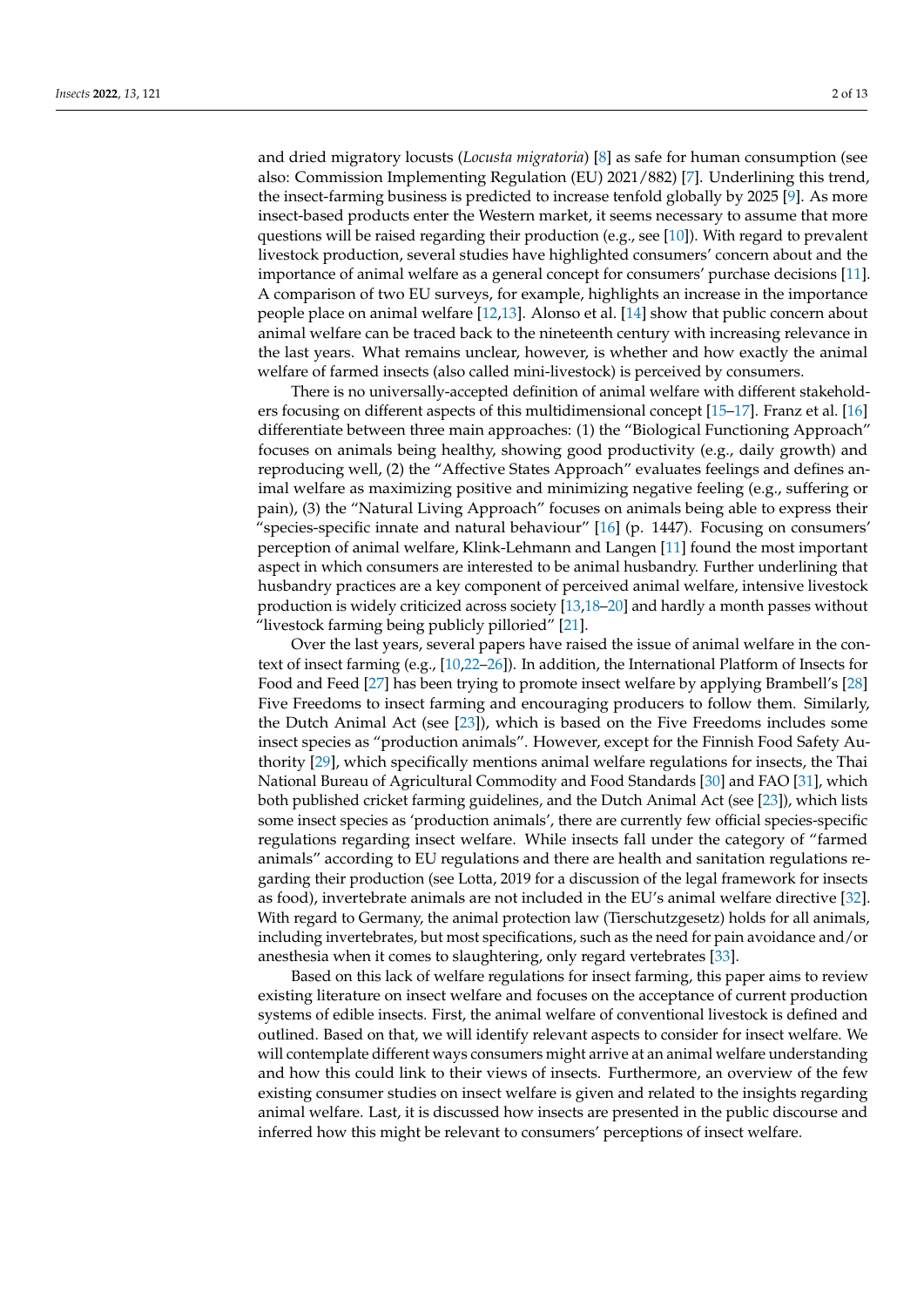### **2. Overview of Animal Welfare for Prevalent Livestock**

One approach to animal welfare that has been developed for the welfare of intensively farmed livestock is Brambell's Five Freedoms [\[22](#page-10-17)[,23](#page-10-21)[,27](#page-10-19)[,34](#page-11-3)[,35\]](#page-11-4). These state that all farmed animals should have: (1) freedom from hunger and thirst, (2) freedom from discomfort, (3) freedom from pain, injury, or disease, (4) freedom to express normal behavior, (5) freedom from fear and distress (see Table [1\)](#page-2-0). Combining the Biological Functioning, the Affective States and the Natural Living Approach, the Five Freedoms have been widely influential to animal welfare legislations [\[34\]](#page-11-3). The European Commission's animal welfare regulations (see, e.g., Council Directive 98/58/EC, Council Regulation (EC) No 1/2005, Council Regulation (EC) No 1099/2009), for example, are designed to reflect the Five Freedoms. Their legislation lays out specific welfare requirements for different livestock species regarding animal husbandry practices on the farm, during transport, and at slaughter [\[14\]](#page-10-10). On the farm, some aspects to consider are housing systems (i.e., space, structuring, light, temperature), potentially painful interventions, and/or vet procedures and feed (see Council Directive 98/58/EC). Based on this, the European Commission defined minimum standards, which are species-specific as different species have different welfare requirements and issues (e.g., tail docking for pigs (Council Directive 2008/120/EC) vs. tethering for calves (Council Directive 2008/119/EC). Using space in housing systems as an illustrative example, pigs (specifically weaner or rearing pigs) kept in a group are required to have at least between  $0.15-1$  m<sup>2</sup> of usable space per animal depending on the weight (Council Directive 2008/120/EC), whereas for laying hens in enriched cages it is a minimum of 750 cm $^2$  (i.e., 0.075 m $^2$ ) per animal (Council Directive 1999/74/EC). It should be noted, of course, that these minimum standards are heavily criticised (e.g., in the context of intensive livestock farming) [\[13,](#page-10-9)[18](#page-10-14)[–21\]](#page-10-16). Stricter regulations are employed by specific animal welfare certifiers (e.g., Neuland) or sometimes organic certifiers (e.g., Naturland) who lay out species-specific welfare requirements that are above the legal minimum standard.

<span id="page-2-0"></span>**Table 1.** Brambell's Five Freedoms [\[28\]](#page-10-20).

| <b>Five Freedoms</b>           | <b>How to Achieve Them</b>                                        |
|--------------------------------|-------------------------------------------------------------------|
| Freedom from                   | by ready access to fresh water and a diet to maintain full health |
| Hunger and Thirst              | and vigour.                                                       |
| Freedom from                   | by providing an appropriate environment including shelter and a   |
| Discomfort                     | comfortable resting area                                          |
| Freedom from                   | by prevention or rapid diagnosis and treatment                    |
| Pain, Injury or Disease        |                                                                   |
| Freedom to                     | by providing sufficient space, proper facilities and company of   |
| <b>Express Normal Behavior</b> | the animal's own kind                                             |
| Freedom from                   | by ensuring conditions and treatment which avoid                  |
| Fear and Distress              | mental suffering                                                  |

Consumers commonly seem to equate animal welfare with 'animal husbandry' while simultaneously neglecting aspects such as transport or slaughtering [\[11,](#page-10-7)[36\]](#page-11-5). In line with this, De Jonge & van Trijp [\[19\]](#page-10-24) found that for broiler chickens, outdoor access, stocking density, and day-night rhythm (i.e., animal husbandry practices) were judged as particularly influential to animal friendliness, whereas other practices such as transport duration or the type of breed were perceived to have less of an impact. Interestingly, individual differences in perception were linked to knowledge and familiarity with livestock farming (as well as moral beliefs and degree of anthropomorphism). This may be due to a lack of a universally accepted definition of animal welfare as well as the increasing distance between consumers and livestock production [\[12,](#page-10-8)[37,](#page-11-6)[38\]](#page-11-7).

Despite this growing concern and the importance of animal welfare as a general concept for consumers' purchase decisions, the market share for animal welfare certified products remains relatively small [\[11\]](#page-10-7). One reason for this attitude-behaviour gap appears to be social desirability bias (i.e., the tendency of individuals to respond in a way that they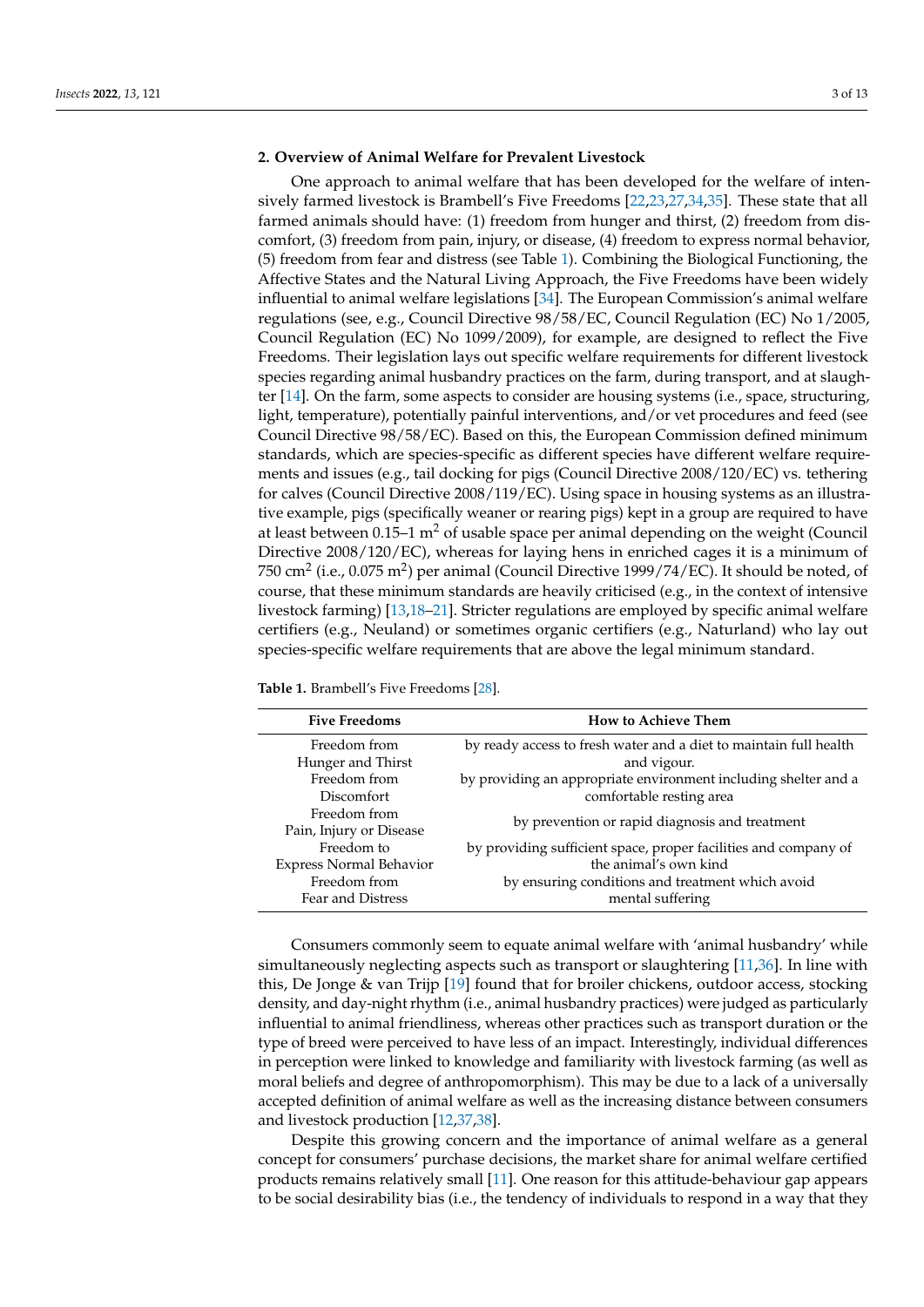believe is socially acceptable) [\[14](#page-10-10)[,36\]](#page-11-5). Furthermore, consumers might not feel responsible for animal welfare [\[18\]](#page-10-14). Indeed, most people seem to believe that animal welfare should be either regulated by public authorities or jointly handled by businesses and public authorities [\[13](#page-10-9)[,18\]](#page-10-14). Parallel to this, consumers are commonly only willing to pay a small amount of money extra for more animal friendly products, as illustrated by the 2016 Eurobarometer survey, 35% of respondents reported that they would not be ready to pay more for animal friendly products and a further 35% would not be ready to pay over 5% more [\[13\]](#page-10-9). Looking into different animal welfare labelling and certification schemes, Verbeke [\[15\]](#page-10-11) remarked that "animal welfare per se has a relatively low potential for differentiation unless it can be linked and associated with other, more tangible, product qualities" (p. 327). From this perspective, a more efficient way of motivating consumers to purchase animal friendly products might be to integrate animal welfare standards that are above the legal minimum into the general idea of quality [\[15\]](#page-10-11).

#### **3. Aspects concerning the Animal Welfare of Insects**

While regulations for the animal welfare of conventional livestock are clearly defined, there are few official standards for insect farming [\[32\]](#page-11-1). Several guidelines regarding the production of different insect species exist [\[31](#page-11-0)[,39](#page-11-8)[,40\]](#page-11-9). However, these are not binding regulations, which means that insect farmers work in a "legislative grey zone" [\[22\]](#page-10-17) (p. 238) and have to actively seek out information. In addition, few guidelines specifically mention animal welfare as an aspect to consider when keeping insects. Consequently, insect farmers often have to guess and 'trial-and-error' best practices [\[22](#page-10-17)[,25](#page-10-25)[,26\]](#page-10-18). Interviewing twelve insect farmers and one representative of the insect industry in the UK, Bear [\[25,](#page-10-25)[26\]](#page-10-18) exemplifies how producers perceive and cope with the "ethical ambiguity of insect production" [\[26\]](#page-10-18) (p. 1011). Regarding acceptable slaughter methods, for example, one insect farmer reported that they had to "make it up" [\[25\]](#page-10-25) (p. 760), and another farmer stated: "I wouldn't have thought being frozen stiff was especially nice, but I have no idea and it just seems to be a reasonable way to do it"  $[25]$  (p. 761). These qualitative findings point to a need for welfare regulations that clearly guide insect farmers through the different stages of insect production.

Based on differences in their biology, it appears plausible to assume that insect animal welfare might differ from vertebrate welfare. For example, even though specific space requirements vary between species, high stocking density is often associated with poorer animal welfare for prevalent livestock [\[34\]](#page-11-3). Based on this, specific regulations have been put in place to limit stocking density and allow for sufficient space per animal (see Council Directive 98/58/EC). For industrial insect farming, in contrast, high stocking density has been claimed to not be problematic because "many insect species naturally live in large groups in small amounts of space" [\[41\]](#page-11-10) (p. 125). The optimum density of an insect farming container, however, needs to be considered on a species level as some species, such as the black soldier fly (*Hermetia illucens*) larvae, may overheat in high densities [\[23\]](#page-10-21). And with regard to the cricket *Gryllus bimaculatus*, population density has been shown to drastically influence behavioural, morphological, and physiological aspects with high population density being linked to suppressed growth and development as well as different behaviour, such as decreased aggressiveness, increased activity and response to tactile, visual or olfactory stimuli [\[42](#page-11-11)[,43\]](#page-11-12). These examples highlight that insect welfare regulations need to be species-specific.

An increasingly popular approach for insect welfare is to apply the Five Freedoms for farmed animal welfare to insects. De Goede et al. [\[22\]](#page-10-17) and more recently, the Finnish Food Safety Authority [\[29\]](#page-10-22) and the International Platform of Insects for Food and Feed (IPIFF) [\[27\]](#page-10-19) formulated suggestions for insect welfare based on these Five Freedoms. The benefit of this approach is that the Five Freedoms are a well-established set of principles that incorporate the different aspects of animal welfare [\[15](#page-10-11)[–17\]](#page-10-12).

Yet, a potential problem with the Five Freedoms is their general view on farmed animals without defining species-specific aspects. For aspects that significantly vary across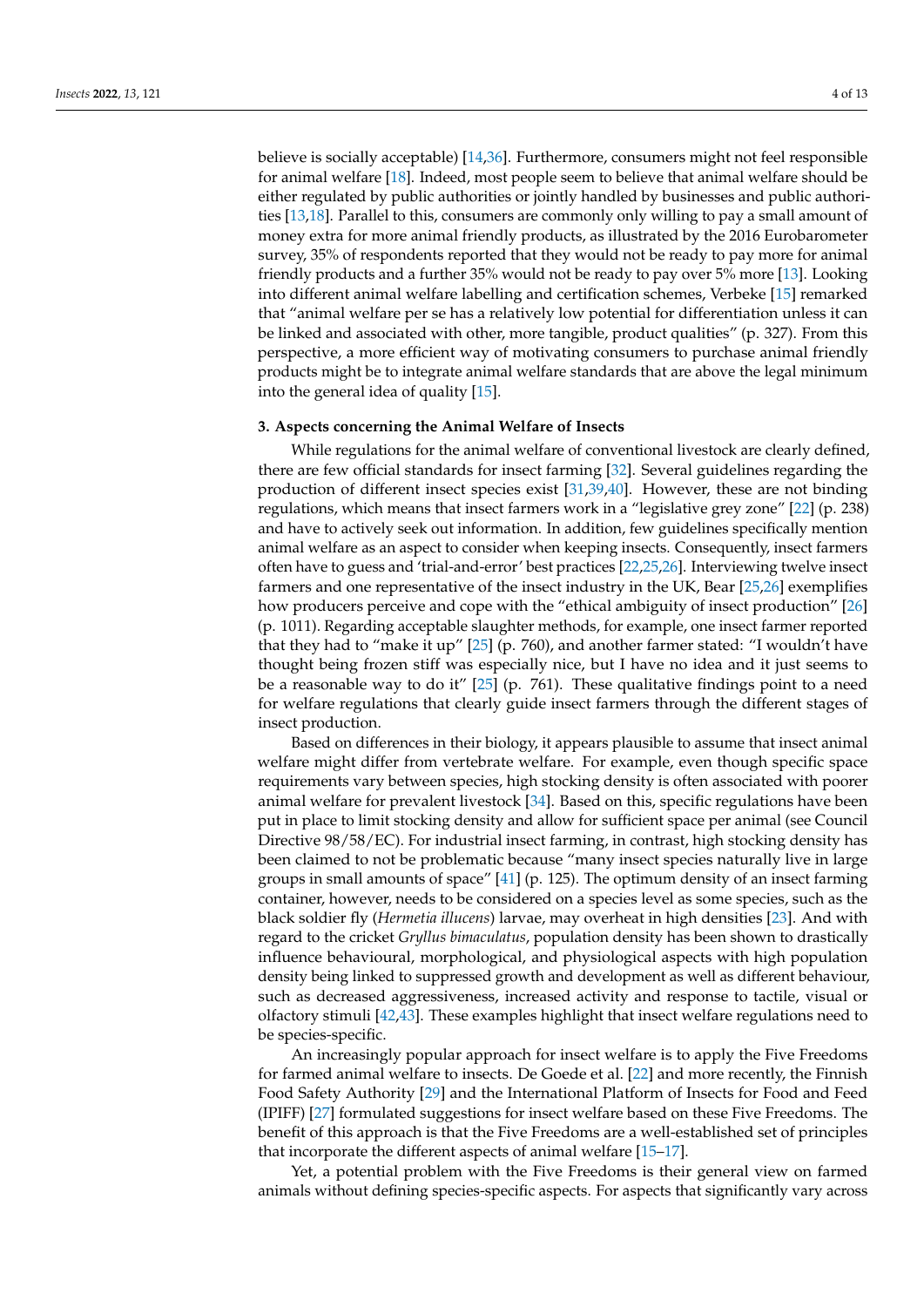species, the recommendations commonly suggest taking species-specific needs into account rather than explicitly listing or describing these. Taking the 'freedom of discomfort' as an example, the IPIFF [\[27\]](#page-10-19) suggests to "respect the physiological needs of the insects, providing them with the most adequate environment". This recommendation requires insect farmers to research these specific physiological needs for the species they are keeping. Given the large diversity in living environments and feed requirements of different insect species as well as uncertainties around what constitutes the 'optimum' environment for a specific species [\[26\]](#page-10-18), this might pose potential problems for farmers wishing to adhere to these guidelines. Therefore, insect welfare standards should aim to provide tangible recommendations for specific species in the same way current regulations differentiate between different species (e.g., chicken vs. cow) for prevalent livestock.

Similarly vague, the 'freedom from fear and distress' raises the question of how to measure fear and distress in insects and whether insects are negatively affected by stress. So far, both De Goede et al. [\[22\]](#page-10-17) and the IPIFF [\[27\]](#page-10-19) point to future research instead of providing direct recommendations. Indeed, there does not appear to be a scientific consensus regarding stress responses in insects. Pali-Schöll and colleagues [\[23\]](#page-10-21) suggested that "In line with what happens in mammals, hormone-mediated responses to stressful environmental conditions have been identified in some insects." (p. 2765). It is important to note, however, that stress responses in insects might be species-specific [\[44](#page-11-13)[–46\]](#page-11-14). Regarding honeybees, Even et al. [\[47\]](#page-11-15) proposed a "hypothetical integrated honey bee stress pathway somewhat analogous to the mammalian HPA" (p. 1271). In crickets, high stocking densities result in smaller insects [\[43](#page-11-12)[,48](#page-11-16)[,49\]](#page-11-17). Furthermore, under starvation, the pupal stage starts earlier and takes longer for some insect species (e.g., *Bombyx mori*, *Psacothea hilaris*, and *Bactrocera dorsalis*) [\[46\]](#page-11-14), suggesting that stress responses can negatively affect the insect yield. Of course, this does not provide information with regard to how insects subjectively experience environmental stressors. Thus, future research should aim to identify how and which insect species respond to different stressors.

Parallel to the ambiguities regarding insects' stress response, the 'freedom from pain, injury or disease' links to the discussion of whether insects can experience pain. In the literature, a distinction is commonly made between 'nociception' (i.e., the capacity to respond to potentially damaging stimuli) and 'pain' (i.e., the subjective experience) [\[2,](#page-9-1)[22,](#page-10-17)[46\]](#page-11-14). While insects have been shown to have sensory neurons so-called nociceptors that respond to injury and damaging stimuli, this does not necessarily imply awareness of their nociceptive response [\[50](#page-11-18)[,51\]](#page-11-19). In contrast to nociception, pain perception involves the subjective experience of "an aversive sensation and feeling associated with actual or potential tissue damage" [\[52\]](#page-11-20) (p. 17). Thus, the experience of pain is linked to the ability to experience subjective states [\[50\]](#page-11-18). Given that insects cannot communicate verbally, investigating whether they subjectively experience pain is not straightforward. To overcome this, Sneddon and colleagues [\[53\]](#page-11-21) developed a set of criteria to assess whether certain animal species experience pain, such as physiological and behavioural responses and motivational learning. To this point, however, there is no clear consensus whether insects have the capacity to feel, perceive or experience subjectively (i.e., whether they have sentience) [\[10](#page-10-6)[,23](#page-10-21)[,35](#page-11-4)[,53,](#page-11-21)[54\]](#page-11-22).

According to the 'argument-by-analogy', insects displaying behavioural and physiological responses that are similar to vertebrates are indicative of their pain perception [\[55\]](#page-11-23). Indeed, there are several studies showing examples of analogous behaviour [\[50,](#page-11-18)[56\]](#page-11-24). *Drosophila* (both larvae and adult), for example, displays pain-like behaviour to noxious stimuli, such as heat or acid [\[57,](#page-11-25)[58\]](#page-11-26). Furthermore, several insect species (i.e., cockroaches, *Drosophila*, ants, bees) engage in more self-grooming after injury and termite-hunting ants have even been found to treat other injured ants with the injured ants acting 'more injured' in the company of their nest-mates [\[56\]](#page-11-24). Regarding the subjective experience of pain, Gjerris et al. [\[35\]](#page-11-4) argue that "absence of proof should not be misunderstood as proof of absence" [\[35\]](#page-11-4) (p. 105). While until today we may not have definite proof of insects' ability to have subjective experiences, this should not simply be taken as an argument against their ability. Indeed, from a neurological perspective, Klein and Barron [\[54\]](#page-11-22) propose that "the insect brain supports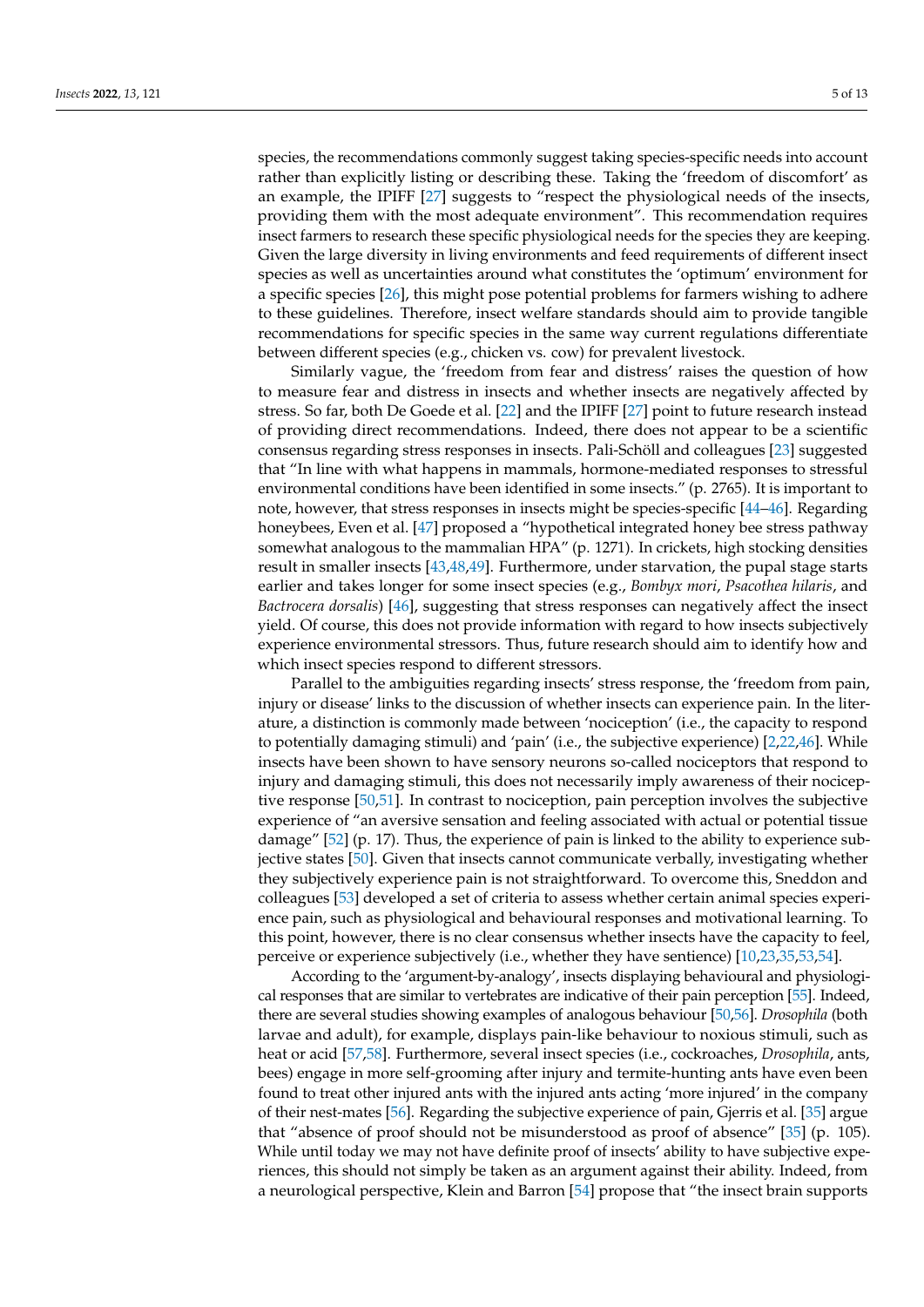functions analogous to those of the vertebrate midbrain and hence that insects may also have a capacity for subjective experience" (p. 1). Together with the evidence for insects' pain-like behaviour, one might, therefore, reasonably suggest that insect farmers ought to act in line with the precautionary principle, which postulates that we should avoid any actions which are likely to cause pain in insects when this avoidance does not (or does only minimally) affect our own welfare [\[10](#page-10-6)[,59\]](#page-11-27). Any actions that could cause harm to an insect should thus be avoided. In line with this, the IPIFF [\[27\]](#page-10-19) recommends to "Prevent injury, ensure rapid death and limit cannibalism" and, therefore, opposes practices such as live-shredding of insects. Moreover, the EU organic regulations ban the mutilation of bees (e.g., clipping the wings of the queen bee, but do not consider other insect species (see Commission Regulation (EC) No 889/2008). Mandatory welfare regulations for edible insects are required that go beyond voluntary recommendations to ensure insect welfare, in parallel with further research on sentience and pain perception in insects (see Figure [1](#page-5-0) for a summary of insect welfare aspects requiring further research and legislation).

<span id="page-5-0"></span>

**Figure 1.** Summary of insect welfare aspects based on the Five Freedoms [27,28]. **Figure 1.** Summary of insect welfare aspects based on the Five Freedoms [\[27,](#page-10-19)[28\]](#page-10-20).

to their large diversity in living environments and feed requirements. Therefore, it might be more feasible to focus on the most commonly farmed insects for human consumption, such as crickets, grasshoppers, and mealworms [\[24\]](#page-10-26). Indeed, the German organic certifier<br>Naturland is (to sur Imaxuladas) and of the niongers recepting this as they navyide concrete animal husbandry regulations for *Coleoptera* (beetles), *Diptera* (flies), and *Saltatoria* (locusts) in addition to more general insect production regulations [\[60\]](#page-11-28). The general production regulations cover several welfare issues, such as cannibalism, housing systems, transport, mutilation, insect health, and slaughter, whereas the species-specific sections detail specific needs, such as feed, climate, lighting, and species-specific needs such as hiding places for locusts or stocking density for flies. As such, they provide comprehensive insect welfare One might argue that it is difficult to define standards for insect animal welfare due Naturland is (to our knowledge) one of the pioneers regarding this as they provide separate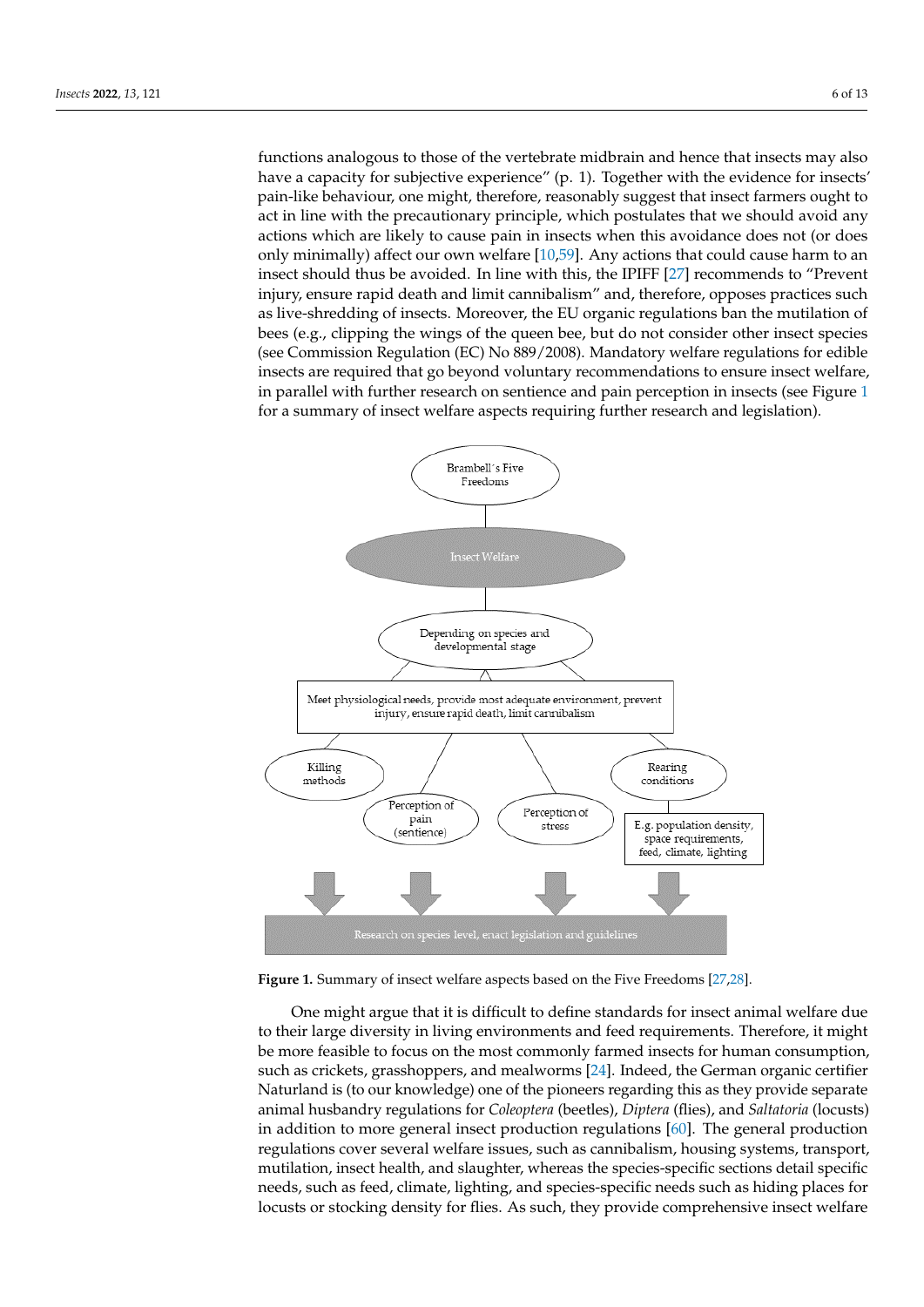recommendations for the species listed. It should be noted, however, that it is not quite clear how exactly these guidelines were derived. According to Naturland, their guidelines are based on various scientific papers and cooperation with experts, and they are in exchange with different organisations such as IPIFF (personal communication). Given the ambiguity of the exact rationale and basis of these regulations, it is possible that the predominant animal welfare approach might be 'Biological Functioning'. If a study shows that the rate of cannibalism in mealworms is independent of larval density [\[61\]](#page-11-29), this does not necessarily consider how mealworms live naturally (i.e., 'Natural Living') or how they might subjectively experience (i.e., 'Affective States') different stocking densities. Advances in research on insect sentience might aid in formulating insect welfare guidelines that encompass the different approaches.

One important aspect the Naturland guidelines [\[60\]](#page-11-28) take into account is the different stages of metamorphosis. The guidelines provide information concerning the insects' requirements at each developmental stage. This is crucial to insect welfare regulations as insects require different rearing conditions based on their developmental stage [\[23\]](#page-10-21) parallel to how prevalent livestock has different welfare needs depending on their developmental stage (e.g., piglets vs. adult pigs).

## **4. Aspects Affecting People's Animal Welfare Understanding (and Its Impact on Insect Welfare)**

There are several ways to arrive at an animal welfare understanding. In the so-called Western world, consumers commonly base their understanding of animal welfare on an anthropomorphic perspective [\[11\]](#page-10-7). Anthropomorphism is defined as "the tendency to assign human characteristics—including emotions and cognitions—to animals and to objects" [\[62\]](#page-12-0) (p. 27). With regard to animal welfare, an anthropomorphic perspective means that consumers project their ideas of what welfare and quality of life means for humans onto animals [\[11\]](#page-10-7). In general, anthropomorphism has been shown to increase pro-animal attitudes and support for animal welfare [\[63](#page-12-1)[,64\]](#page-12-2) and has been linked to empathy and motivation to protect animals [\[58,](#page-11-26)[61\]](#page-11-29). Thus, the more people project human characteristics onto animals, the more they are concerned about animal welfare.

Interestingly, anthropomorphism varies based on phylogenetic distance with the animal [\[65\]](#page-12-3). Therefore, animals that are closer to humans regarding their morphology and behaviour are more anthropomorphized [\[65\]](#page-12-3). This has important consequences for their welfare and conversation: people are more willing to pay for and, thus, more resources are given to the conservation of vertebrates and animals that are phylogenetically closer to humans than to invertebrates who are phylogenetically more distant [\[62–](#page-12-0)[64\]](#page-12-2). In line with this, Westbury and Neumann [\[66\]](#page-12-4) found higher skin-conductance responses and subjective empathetic ratings towards suffering animals, the smaller the phylogenetic distance suggesting that empathetic concern for animal welfare is higher for phylogenetically close animals than for distant ones. These findings are highly relevant to consumers' perspective of insect welfare, as the phytogenetical distance of humans to insects is much larger than to most prevalent livestock (especially vertebrates). From this perspective, one would expect consumers to be less concerned for the welfare of edible insects than for most prevalent livestock.

Linked to anthropomorphism, assigning mental capacities (i.e., sentience) to animals significantly affects their welfare and moral status [\[65\]](#page-12-3). Specifically, living beings who are perceived to have more mental capacities are attributed higher moral standing [\[67\]](#page-12-5). Thus, people show more moral concern for animals whom they perceive as having mental states, such as the capacity to experience pain. Given that anthropomorphism includes the attribution of mental states and that phylogenetically more distant animals are less anthropomorphised, this is crucial for whether and how people show moral concern for edible insects. Indeed, animal sentience has long been an important argument for animal protection and welfare [\[68,](#page-12-6)[69\]](#page-12-7). In one of the most recent examples in the media, the UK government formally recognised animals as "sentient beings" by law along with announc-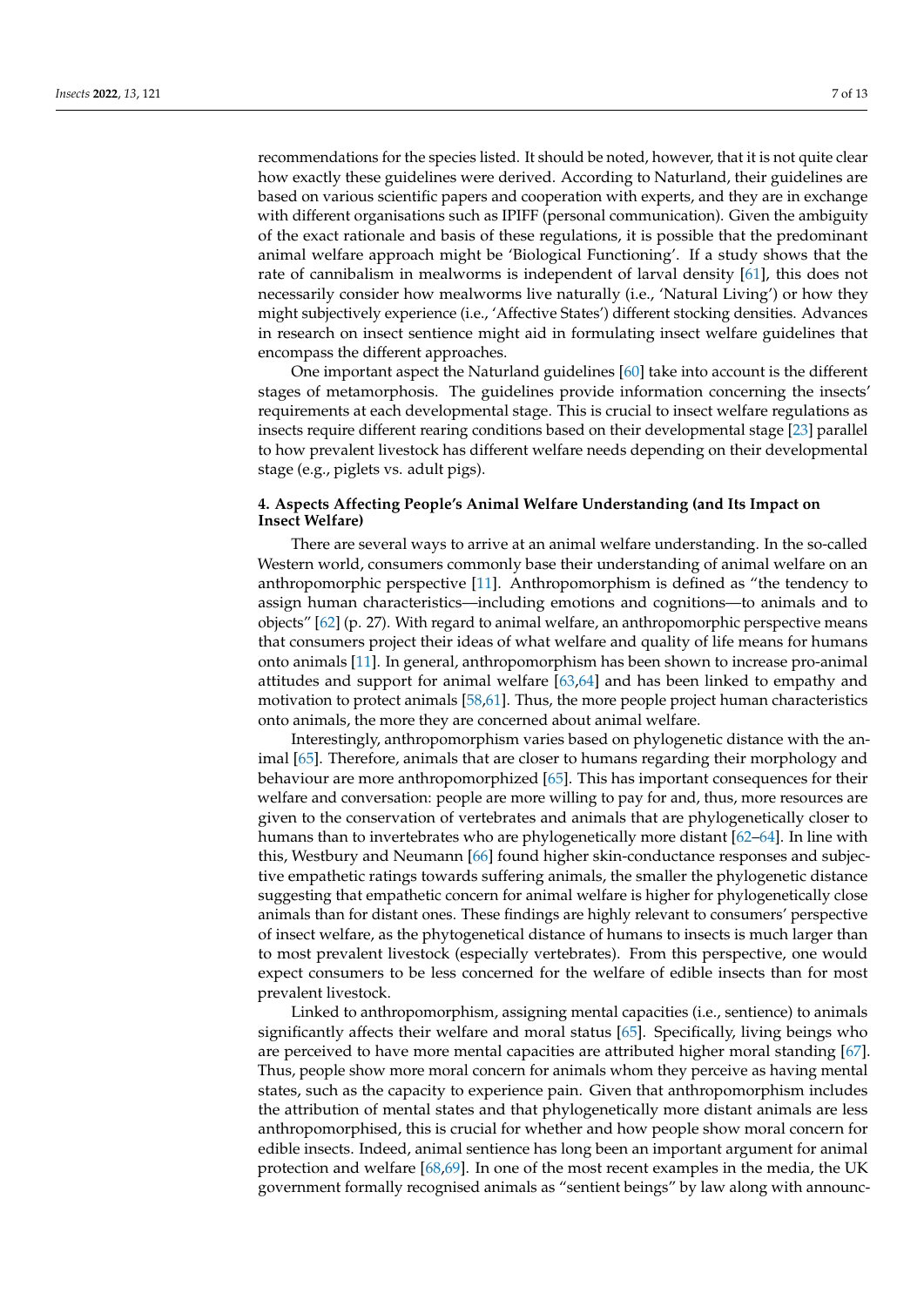ing several animal welfare measures, such as a ban on live exports (e.g., see [\[70\]](#page-12-8)). Notably, however, "sentient animals" are defined as vertebrates [\[71\]](#page-12-9) meaning that invertebrates are explicitly excluded from the list of sentient beings. De Mori and Normando [\[68\]](#page-12-6) argue that—even though there is no scientific base for it—people (including scientists and consumers) subscribe to the anthropocentric *scala naturae*, a hierarchical concept that ranks animals with regard to their cognition and sentience. Its hierarchy is commonly based on the species' similarity, familiarity, or emotional importance to humans. In line with this, compared to most vertebrates, people commonly perceive invertebrates as less sentient (e.g., [\[69,](#page-12-7)[72\]](#page-12-10)). When asked to rate the mental capacities of different animal species in a Finnish study, for example, participants attributed the lowest scores to shrimp (the only invertebrate species in the list) [\[72\]](#page-12-10). While phylogenetic distance and, consequently, low anthropomorphism are plausible explanations for these findings, it is possible that new scientific advances in the field of invertebrate sentience (including pain perception) and effective communication strategies of these findings could change public perceptions.

Another aspect that influences concern for animal welfare is motivation. Several studies have shown that the boundaries of moral concern can change depending on peoples' motivations [\[73\]](#page-12-11) (see also [\[74\]](#page-12-12)). Piazza and Laughnan [\[73\]](#page-12-11), for example, found that even though intelligence is vital to an animal's moral standing, people ignore this factor when it is in their own interest. Specifically, meat-eaters suddenly failed to take intelligence information into account for animals they consume when judging an animal's moral standing, while generally considering animal intelligence when determining moral standing. Thus, the assessment of an animals' moral status is not only dependent on one's perception of its mental capacities but also on one's own motivation, an aspect that could potentially be used to increase moral concern. Indeed, providing consumers with animal welfare information increases both intention to purchase and willingness to pay for products with higher animal welfare [\[75\]](#page-12-13). Informing consumers about welfare standards of edible insects (e.g., through labels) might, thus, be a way to increase motivation and concern for insect welfare.

The number of studies directly investigating consumers' perceptions of insect welfare is limited. In one study, Polish consumers were asked whether insects should be included in Western diets to overcome animal welfare issues [\[76\]](#page-12-14). The most chosen answer with 38.8% was "I don't know" followed by "yes" (33.5%) and 27.8% of respondents choosing "no". While this finding might suggest that consumers are unsure whether there are fewer welfare concerns for insects compared to prevalent livestock farming, it does not allow for a clear interpretation. Other plausible explanations for the finding could be that consumers are unsure about whether edible insects should be included in Western diets for reasons other than insect welfare, or there might be a lack of knowledge regarding animal welfare in general. Another study also focusing on Polish consumers, Kostecka [\[77\]](#page-12-15), investigated consumer acceptance of insect-based food. While the questionnaire included questions on the importance of animal welfare in food production and the acceptance of insect-based food, there was no analysis of the link between those questions (e.g., whether people who place higher importance on animal welfare reported lower acceptance levels of insect-based food). In a Norwegian and a Portuguese sample, however, ecological welfare (as measured via the food choice questionnaire) did not significantly predict the likelihood of accepting insects as food [\[78\]](#page-12-16). This finding could imply that consumers do not necessarily link animal welfare with insect products. However, future studies are needed to explicitly examine consumers' knowledge as well as their attitudes towards insect welfare.

Last, indirectly hinting at consumers' potential interest in insect welfare, a UK insect farmer in Bear's study [\[25\]](#page-10-25) stated that "(t)he consumer would want to know that they're [the insects] being killed still with, whether we know it or not, with the fact that they might have pain in mind, you know." [\[25\]](#page-10-25) (p. 760). While quantitative studies are needed to test whether this perspective holds true for larger groups of insect farmers, it does suggest that producers might sense a concern for insect welfare on the consumer side.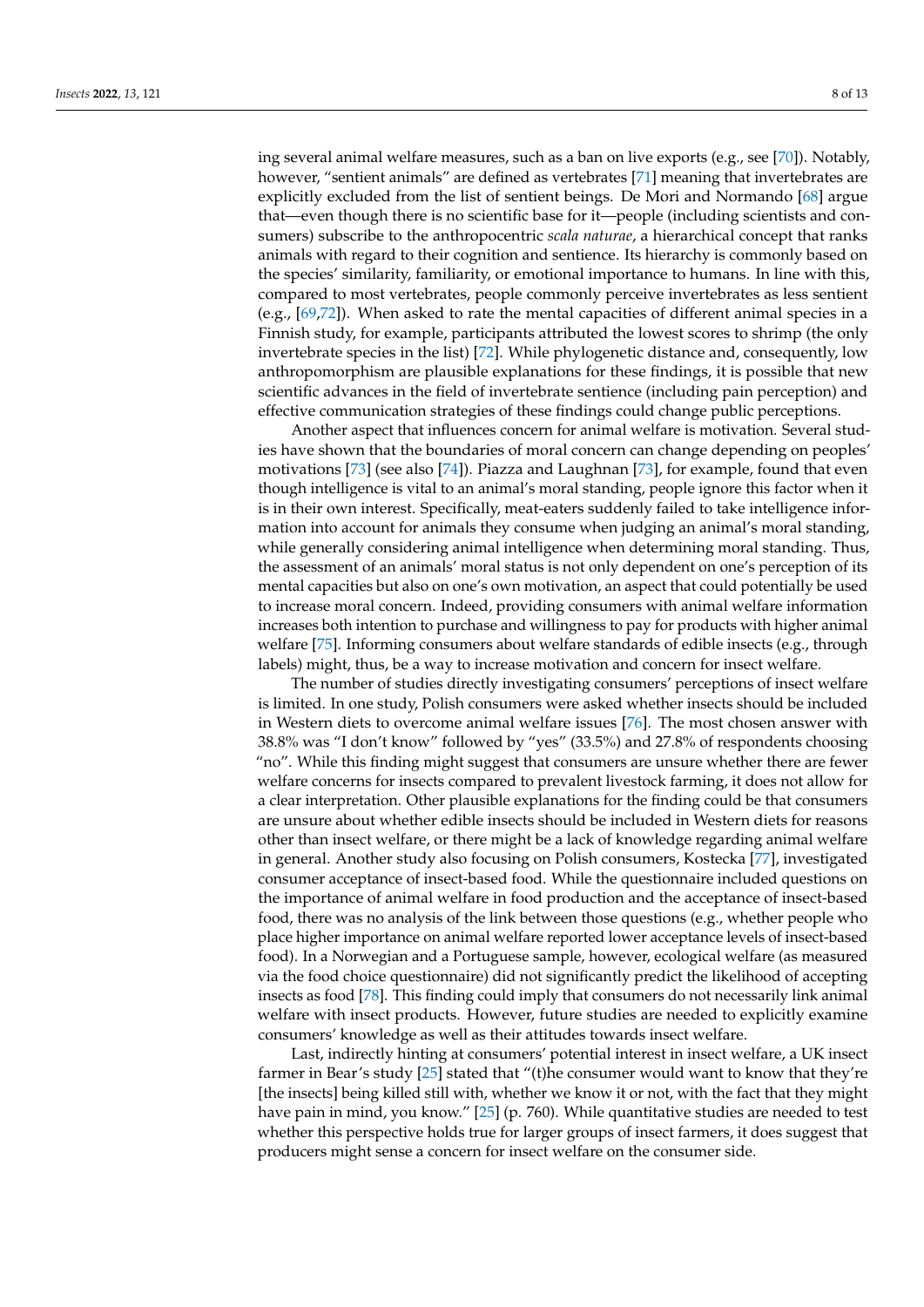# **5. How Insects Are Presented in the Public Discourse**

Consumers often lack knowledge of animal husbandry practices and few have personal experiences, which means that their perception of animal husbandry (and welfare) is commonly influenced by the media [\[37,](#page-11-6)[69\]](#page-12-7). Miele [\[79\]](#page-12-17), for example, reported that across focus groups in different EU countries, "participants seemed to derive their (indirect) knowledge mainly from the mass media, to a large extent fashioned by a scandal-driven media that focused predominantly on negative issues (e.g., Bovine spongiform encephalopathy (BSE), salmonella outbreaks, Foot-and-mouth disease (FMD), dioxin, etc.)" [\[79\]](#page-12-17) (p. 3). Parallel to this, knowledge about entomophagy and farmed insects is also often reported to come from the media [\[80,](#page-12-18)[81\]](#page-12-19). Thus, the way in which insects are perceived is likely to be shaped by media discourse. A recent media analysis focusing on Finnish media coverage of entomophagy found that insects are commonly not described as animals [\[82\]](#page-12-20). Instead, they are commonly "referred to as products, biomass, raw material, grocery, ingredient, mass and particles" [\[82\]](#page-12-20) (p. 312). Remarkably, the killing of insects is called 'harvesting', a term otherwise employed for crops, such as cereal. Given that knowledge of edible insects and their production seems to be formed by the media, it seems plausible to assume that their frequent depiction as inanimate products might drive the way in which consumers perceive them.

Interestingly, categorising a novel animal as food appears to reduce concern over its welfare [\[74\]](#page-12-12). Bratanova et al. [\[74\]](#page-12-12) showed that when participants were presented with a novel animal in a frame that refers to it as being eaten, including preparation methods and flavour as opposed to presenting it as an animal with information about its population size and reproduction rate decreased the animal's perceived capacity to suffer, which lowered moral concern. Assuming that consumers may have limited knowledge of edible insect species prior to encountering information about them in the media, this further underlines how insects' media portrayal could result in low moral concern for insects.

Parallel to insects not being described as animals [\[71\]](#page-12-9), the term 'entovegan diet' suggests that the consumption of insects may be compatible with an otherwise plantbased diet [\[82\]](#page-12-20). As such, insects are not perceived as an immoral food source such as meat. Supporting this idea, a qualitative study investigating consumers' perspective of edible insects found that insects are perceived as more "ethical" (referring to both sustainability and animal welfare) than conventional meat not only by meat-eaters but also vegetarians [\[83\]](#page-12-21). Thus, even though vegetarians reported concern for animal welfare, this concern seemed to exclude insects. Linked to this, participants did not necessarily regard animals as insects, a theme that emerged in the interviews with both meat-eaters and vegetarians. In line with this, Elorinne et al. [\[84\]](#page-12-22)) found vegetarians—more so than omnivores—to hold positive attitudes towards entomophagy. It should be noted, however, that vegan participants did not follow the same pattern and considered entomophagy as immoral. Regarding the ethicalness of insect consumption, Santaoja and Niva [\[82\]](#page-12-20) propose that it is assumed to be ethical by default, because of "the allegedly smaller environmental impact as a central argument for ethicalness" [\[82\]](#page-12-20) (p. 311). From this perspective, consumers may not question the ethical standards of edible insect production, as the consumption of insects in itself is perceived as a sustainable choice. Thus, unless animal welfare issues of certain insect production methods are highlighted in the media, it is unlikely that consumers will display high levels of concern.

There also appears to be a difference in perception between different types of insects. Specifically, 'good' insects, such as butterflies or bees, are differentiated from other types of insects towards which many people feel disaffection [\[24\]](#page-10-26). Honey bees, in particular, have received extensive media coverage and are commonly portrayed positively. Analysing the media coverage of honey bee colony losses, Huber & Aichberger [\[85\]](#page-12-23) reported that journalists used neologisms, such as "bee killer" or "bee disaster", to describe the issue and humanised bees in their articles (e.g., "hard-working staff", "Maja the bee is finally able to laugh again"; [\[85\]](#page-12-23) (p. 145)). Unlike the media coverage on entomophagy, this portrayal implies that honey bees are living animals that can be killed (as opposed to 'harvested').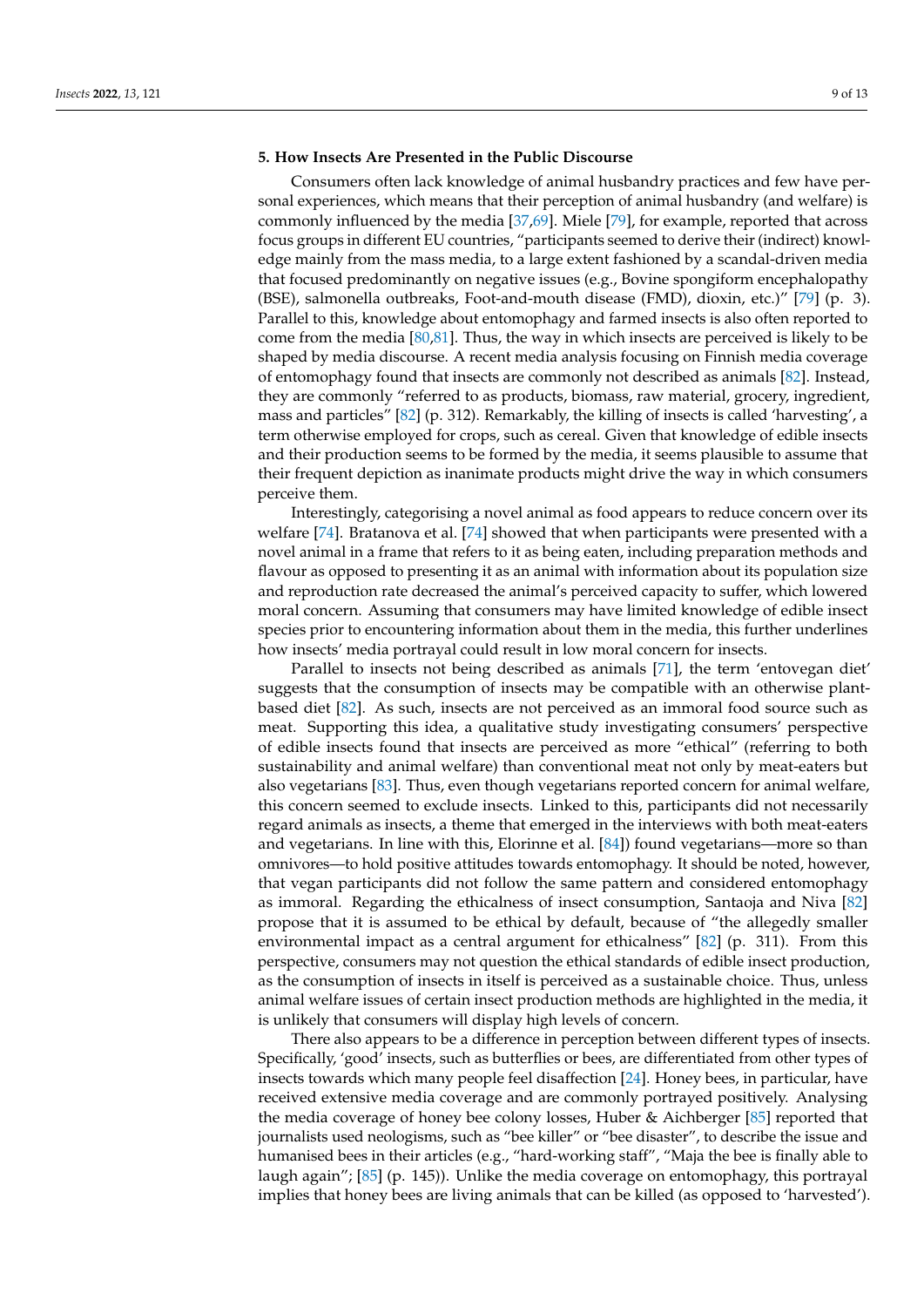Moreover, as anthropomorphism is linked to moral concern, humanising honey bees might evoke more concern for their welfare. Based on this, it would be interesting to examine whether humanising and positively portraying edible insect species along with mentioning current welfare issues could influence consumers' perceptions.

Insects are often perceived as 'alien' and many species commonly evoke a disgust response in humans [\[86\]](#page-12-24). From a psychological perspective, disgust has been linked to dehumanisation and moral exclusion, which might be why people struggle to empathise with insects [\[86\]](#page-12-24). One way to potentially overcome these negative attitudes is experience. Indeed, experience and familiarity with animals has been shown to influence concern for animal welfare (see [\[69\]](#page-12-7)). Regarding prevalent livestock, perceptions of farm animals and concern for their welfare is linked to direct experience [\[87](#page-12-25)[,88\]](#page-12-26). Tawse [\[87\]](#page-12-25) found that students who had visited a conventional working pig farm reported more concern for farm animal welfare in general and pig welfare in specific in addition to being more willing to pay for increased welfare products. Applying this finding to insect welfare, facilitating direct experiences with insect farms (e.g., through public events or, less directly, through media coverage) might increase awareness and concern for their welfare. Illustrating how direct experience can also shape perceptions of animal minds, Hazel and colleagues [\[88\]](#page-12-26) found a practical class during which students trained chickens in clicker tasks positively influenced students' attitudes towards and intelligence perception of chickens. Following on from this, future research could investigate whether similar effects could be achieved with different insect species.

### **6. Conclusions**

With consumers' increasing concern for animal welfare and the predicted rise of the insect-farming sector, binding insect welfare regulations are required that consider individual species and their different developmental stages. For each species, these regulations should aim to lay out specific aspects of insect farming (e.g., housing, feed, transport, killing), parallel to current welfare regulations for prevalent livestock. While drawing on literature from both animal welfare and human-animal relationships suggests that consumers might not readily be concerned with the welfare of edible insects, their perceptions might at least partially be shaped by the current public discourse. The current lack of consumers studies explicitly focusing on perceptions of insect welfare highlights the need to investigate consumers' attitudes, knowledge, and behaviour regarding insect welfare and how interventions, such as additional information, direct experience or positively portraying insects, could influence these factors.

**Author Contributions:** Conceptualization, N.D., B.A.R. and N.L.; writing—original draft preparation, N.D.; writing—review and editing, N.D., B.A.R. and N.L. All authors have read and agreed to the published version of the manuscript.

**Funding:** This research received funding from the European Union's Horizon 2020 research and innovation programme under grant agreement No 861976 (SUSINCHAIN, 2019–2023). It reflects only the authors' view and the funding agency is not responsible for any use that may be made of the information it contains.

**Institutional Review Board Statement:** Not applicable.

**Conflicts of Interest:** The authors declare no conflict of interest.

#### **References**

- <span id="page-9-0"></span>1. van Huis, A. Potential of insects as food and feed in assuring food security. *Annu. Rev. Entomol.* **2013**, *58*, 563–583. [\[CrossRef\]](http://doi.org/10.1146/annurev-ento-120811-153704) [\[PubMed\]](http://www.ncbi.nlm.nih.gov/pubmed/23020616)
- <span id="page-9-1"></span>2. van Huis, A.; Halloran, A.; van Itterbeeck, J.; Klunder, H.; Vantomme, P. How many people on our planet eat insects: 2 billion? *JIFF* **2022**, *8*, 1–4. [\[CrossRef\]](http://doi.org/10.3920/JIFF2021.x010)
- <span id="page-9-2"></span>3. van Huis, A.; van Itterbeeck, J.; Klunder, H.; Mertens, E.; Halloran, A.; Muir, G.; Vantomme, P. *Edible Insects: Future Prospects for Food and Feed Security*; Food and Agriculture Organization of the United Nations: Rome, Italy, 2013; ISBN 978-92-5-107595-1.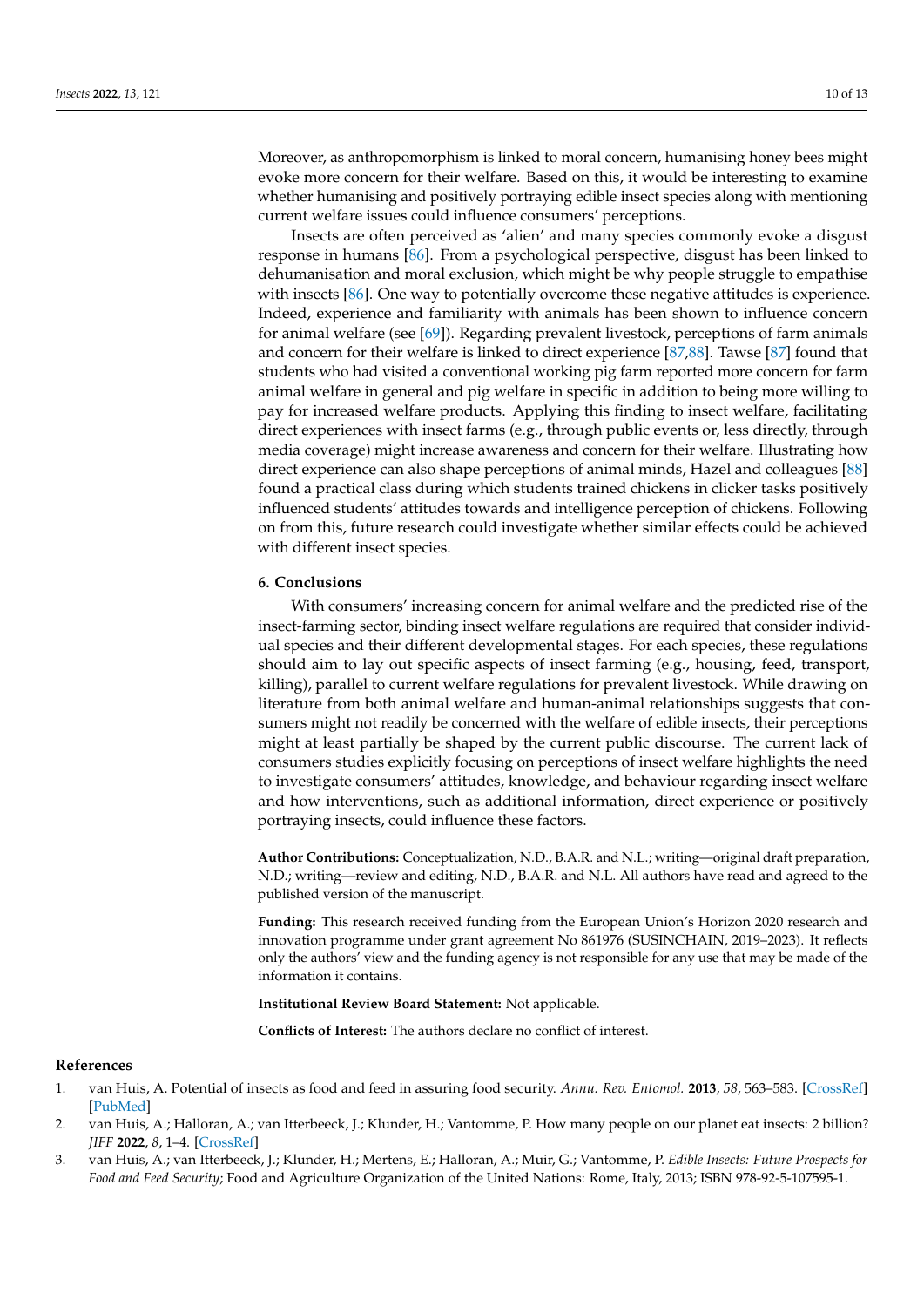- <span id="page-10-0"></span>4. Rumpold, B.A.; Schlüter, O.K. Potential and challenges of insects as an innovative source for food and feed production. *Innov. Food Sci. Emerg. Technol.* **2013**, *17*, 1–11. [\[CrossRef\]](http://doi.org/10.1016/j.ifset.2012.11.005)
- <span id="page-10-1"></span>5. Pippinato, L.; Gasco, L.; Di Vita, G.; Mancuso, T. Current scenario in the European edible-insect industry: A preliminary study. *JIFF* **2020**, *6*, 371–381. [\[CrossRef\]](http://doi.org/10.3920/JIFF2020.0008)
- <span id="page-10-2"></span>6. Hartmann, C.; Siegrist, M. Insects as food: Perception and acceptance: Findings from current research. *Ernährungsumschau Int.* **2017**, *64*, 44–50. [\[CrossRef\]](http://doi.org/10.4455/eu.2017.010)
- <span id="page-10-3"></span>7. Turck, D.; Bohn, T.; Castenmiller, J.; de Henauw, S.; Hirsch-Ernst, K.I.; Maciuk, A.; Mangelsdorf, I.; McArdle, H.J.; Naska, A.; Pelaez, C.; et al. Safety of frozen and dried formulations from whole yellow mealworm (Tenebrio molitor larva) as a novel food pursuant to Regulation (EU) 2015/2283. *EFSA J.* **2021**, *19*, e06778. [\[CrossRef\]](http://doi.org/10.2903/j.efsa.2021.6778)
- <span id="page-10-4"></span>8. Turck, D.; Castenmiller, J.; de Henauw, S.; Hirsch-Ernst, K.I.; Kearney, J.; Maciuk, A.; Mangelsdorf, I.; McArdle, H.J.; Naska, A.; Pelaez, C.; et al. Safety of frozen and dried formulations from migratory locust (Locusta migratoria) as a Novel food pursuant to Regulation (EU) 2015/2283. *EFSA J.* **2021**, *19*, e06667. [\[CrossRef\]](http://doi.org/10.2903/j.efsa.2021.6667)
- <span id="page-10-5"></span>9. Sousa, A.D. Bugs Head for European Menus after Mealworms Get Green Light. Available online: [https://www.bloomberg.com/](https://www.bloomberg.com/news/articles/2021-01-13/bugs-are-safe-for-europeans-to-eat-as-nestle-cargill-tap-farms) [news/articles/2021-01-13/bugs-are-safe-for-europeans-to-eat-as-nestle-cargill-tap-farms](https://www.bloomberg.com/news/articles/2021-01-13/bugs-are-safe-for-europeans-to-eat-as-nestle-cargill-tap-farms) (accessed on 8 December 2021).
- <span id="page-10-6"></span>10. van Huis, A. Welfare of farmed insects. *JIFF* **2019**, *5*, 159–162. [\[CrossRef\]](http://doi.org/10.3920/JIFF2019.x004)
- <span id="page-10-7"></span>11. Klink-Lehmann, J.; Langen, N. Illuminating the 'animal welfare' consumer via different elicitation techniques. *Meat Sci.* **2019**, *157*, 107861. [\[CrossRef\]](http://doi.org/10.1016/j.meatsci.2019.05.032)
- <span id="page-10-8"></span>12. Eurobarometer. Attitudes of EU Citizens towards Animal Welfare, Special Eurobarometer No. 270, 2007. Available online: <https://europa.eu/eurobarometer/surveys/detail/470> (accessed on 3 November 2021).
- <span id="page-10-9"></span>13. Eurobarometer. Attitudes of Europeans towards Animal Welfare, Special Eurobarometer No. 442, 2016. Available online: <https://europa.eu/eurobarometer/surveys/detail/2096> (accessed on 3 November 2021).
- <span id="page-10-10"></span>14. Alonso, M.E.; González-Montaña, J.R.; Lomillos, J.M. Consumers' Concerns and Perceptions of Farm Animal Welfare. *Animals* **2020**, *10*, 385. [\[CrossRef\]](http://doi.org/10.3390/ani10030385)
- <span id="page-10-11"></span>15. Verbeke, W. Stakeholder, citizen and consumer interests in farm animal welfare. *Anim. Welf.* **2009**, *18*, 325–333.
- <span id="page-10-13"></span>16. Franz, A.; Deimel, I.; Spiller, A. Concerns about animal welfare: A cluster analysis of German pig farmers. *Br. Food J.* **2012**, *114*, 1445–1462. [\[CrossRef\]](http://doi.org/10.1108/00070701211263019)
- <span id="page-10-12"></span>17. Pirsich, W.; von Hardenberg, L.; Theuvsen, L. Eine empirische Analyse zum Angebot von Tierwohl-Fleisch in Fleischerfachgeschäften, Band 95, Heft 2, August 2017. *Ber. Über Landwirtsch.—Z. Agrarpolit. Landwirtsch.* **2017**, *95*, 1–28. [\[CrossRef\]](http://doi.org/10.12767/buel.v95i2.165)
- <span id="page-10-14"></span>18. Clark, B.; Stewart, G.B.; Panzone, L.A.; Kyriazakis, I.; Frewer, L.J. A Systematic Review of Public Attitudes, Perceptions and Behaviours Towards Production Diseases Associated with Farm Animal Welfare. *J. Agric. Environ. Ethics* **2016**, *29*, 455–478. [\[CrossRef\]](http://doi.org/10.1007/s10806-016-9615-x)
- <span id="page-10-24"></span>19. De Jonge, J.; van Trijp, H.C.M. The impact of broiler production system practices on consumer perceptions of animal welfare. *Poult. Sci.* **2013**, *92*, 3080–3095. [\[CrossRef\]](http://doi.org/10.3382/ps.2013-03334) [\[PubMed\]](http://www.ncbi.nlm.nih.gov/pubmed/24235215)
- <span id="page-10-15"></span>20. Vanhonacker, F.; Verbeke, W. Public and Consumer Policies for Higher Welfare Food Products: Challenges and Opportunities. *J. Agric. Environ. Ethics* **2014**, *27*, 153–171. [\[CrossRef\]](http://doi.org/10.1007/s10806-013-9479-2)
- <span id="page-10-16"></span>21. Thünen. Permanent Construction Site "Livestock Production". Available online: [https://www.thuenen.de/en/topics/livestock](https://www.thuenen.de/en/topics/livestock-farming-and-aquaculture/)[farming-and-aquaculture/](https://www.thuenen.de/en/topics/livestock-farming-and-aquaculture/) (accessed on 3 November 2021).
- <span id="page-10-17"></span>22. De Goede, D.M.; Erens, J.; Kapsomenou, E.; Peters, M. Large scale insect rearing and animal welfare. In *The Ethics of Consumption*; Röcklinsberg, H., Sandin, P., Eds.; Wageningen Academic Publishers: Wageningen, The Netherlands, 2013; pp. 236–242. ISBN 978-90-8686-784-4.
- <span id="page-10-21"></span>23. Pali-Schöll, I.; Binder, R.; Moens, Y.; Polesny, F.; Monsó, S. Edible insects—Defining knowledge gaps in biological and ethical considerations of entomophagy. *Crit. Rev. Food Sci. Nutr.* **2019**, *59*, 2760–2771. [\[CrossRef\]](http://doi.org/10.1080/10408398.2018.1468731)
- <span id="page-10-26"></span>24. Boppré, M.; Vane-Wright, R.I. Welfare Dilemmas Created by Keeping Insects in Captivity. In *The Welfare of Invertebrate Animals*; Carere, C., Mather, J., Eds.; Springer International Publishing: Berlin/Heidelberg, Germany, 2019; pp. 23–67. ISBN 978-3-030-13946-9.
- <span id="page-10-25"></span>25. Bear, C. Approaching Insect Death: Understandings and Practices of the UK's Edible Insect Farmers. *Soc. Anim.* **2019**, *27*, 751–768. [\[CrossRef\]](http://doi.org/10.1163/15685306-00001871)
- <span id="page-10-18"></span>26. Bear, C. Making insects tick: Responsibility, attentiveness and care in edible insect farming. *Environ. Plan. E Nat. Space* **2021**, *4*, 1010–1030. [\[CrossRef\]](http://doi.org/10.1177/2514848620945321)
- <span id="page-10-19"></span>27. IPIFF. Ensuring High Standards of Animal Welfare in Insect Production, 2019. Available online: [https://ipiff.org/wp-content/](https://ipiff.org/wp-content/uploads/2019/02/Animal-Welfare-in-Insect-Production.pdf) [uploads/2019/02/Animal-Welfare-in-Insect-Production.pdf](https://ipiff.org/wp-content/uploads/2019/02/Animal-Welfare-in-Insect-Production.pdf) (accessed on 3 November 2021).
- <span id="page-10-20"></span>28. Brambell, R. *Report of the Technical Committee to Enquire into the Welfare of Animals Kept under Intensive Livestock Husbandry Systems*; Her Majesty's Stationery Office: London, UK, 1965.
- <span id="page-10-22"></span>29. Evira. Insects as Food, Evira Guide 10588/2/uk, 2019. Available online: [https://www.ruokavirasto.fi/globalassets/tietoa](https://www.ruokavirasto.fi/globalassets/tietoa-meista/asiointi/oppaat-ja-lomakkeet/yritykset/elintarvikeala/alkutuotanto/eviran_ohje_10588_2_uk.pdf)[meista/asiointi/oppaat-ja-lomakkeet/yritykset/elintarvikeala/alkutuotanto/eviran\\_ohje\\_10588\\_2\\_uk.pdf](https://www.ruokavirasto.fi/globalassets/tietoa-meista/asiointi/oppaat-ja-lomakkeet/yritykset/elintarvikeala/alkutuotanto/eviran_ohje_10588_2_uk.pdf) (accessed on 3 November 2021).
- <span id="page-10-23"></span>30. Thai National Bureau of Agricultural Commodity and Food Standards. Good Agricultural Practices for Cricket Farm, 2017. Available online: [https://www.acfs.go.th/standard/download/eng/GAP\\_CRICKET\\_FARM-ENG.pdf](https://www.acfs.go.th/standard/download/eng/GAP_CRICKET_FARM-ENG.pdf) (accessed on 3 November 2021).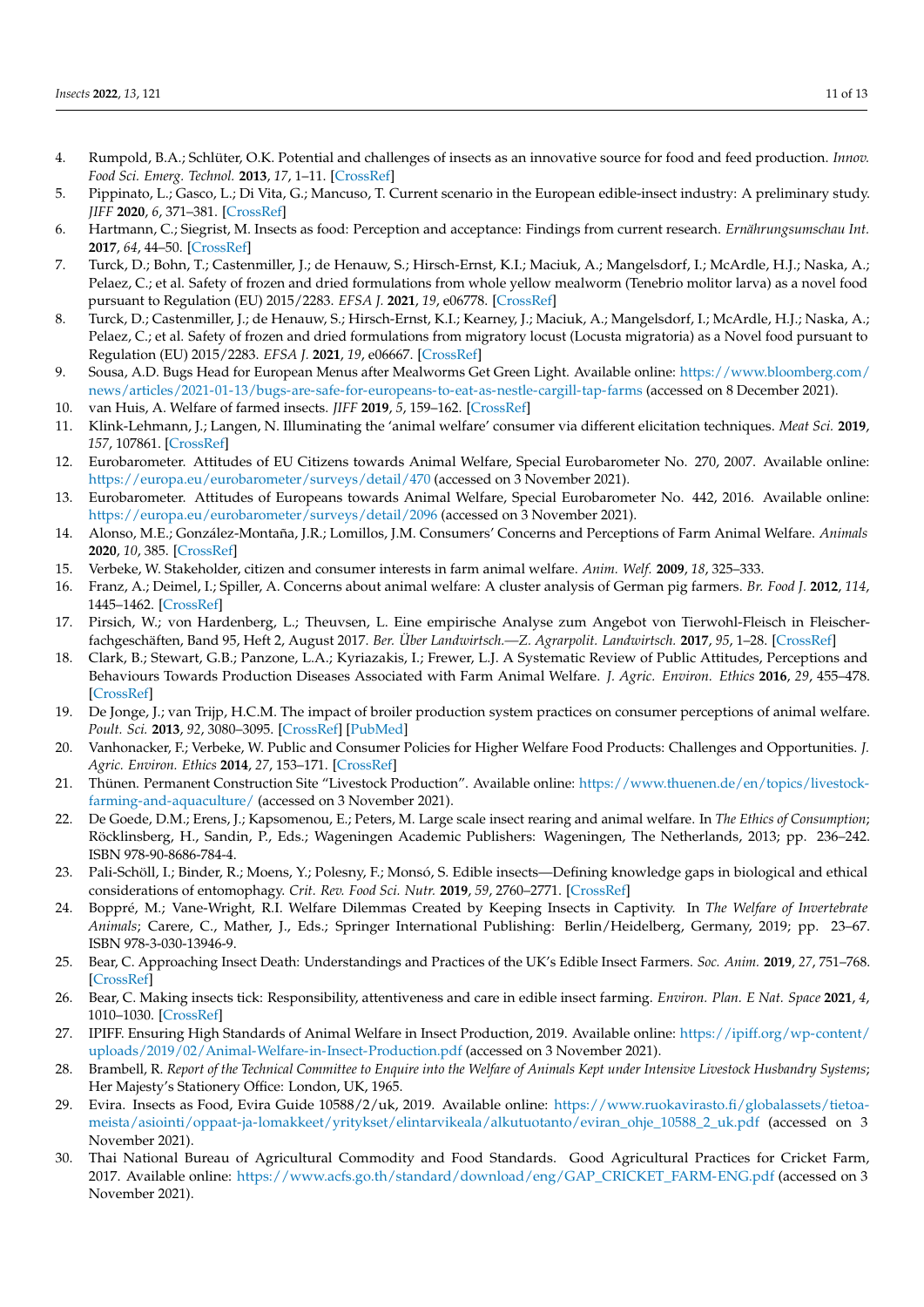- <span id="page-11-0"></span>31. Hanboonsong, A.; Durst, P.B. *Guidance on Sustainable Cricket Farming—A Practical Manual for Farmers and Inspectors*; FAO: Rome, Italy, 2020; ISBN 978-92-5-133739-4.
- <span id="page-11-1"></span>32. Lotta, F. Insects as Food: The Legal Framework. In *Edible Insects in the Food Sector*; Sogari, G., Mora, C., Menozzi, D., Eds.; Springer International Publishing: Berlin/Heidelberg, Germany, 2019; pp. 105–118. ISBN 978-3-030-22521-6.
- <span id="page-11-2"></span>33. Tierschutzgesetz (German Animal Protection Law): TierSchG. 2006. Available online: [https://www.bgbl.de/xaver/bgbl/start.](https://www.bgbl.de/xaver/bgbl/start.xav#__bgbl__%2F%2F*%5B%40attr_id%3D%27bgbl106s1206.pdf%27%5D__1643022704402) [xav#\\_\\_bgbl\\_\\_%2F%2F\\*%5B%40attr\\_id%3D%27bgbl106s1206.pdf%27%5D\\_\\_1643022704402](https://www.bgbl.de/xaver/bgbl/start.xav#__bgbl__%2F%2F*%5B%40attr_id%3D%27bgbl106s1206.pdf%27%5D__1643022704402) (accessed on 3 November 2021).
- <span id="page-11-3"></span>34. Faucitano, L.; Martelli, G.; Nannoni, E.; Widowski, T. Fundamentals of Animal Welfare in Meat Animals and Consumer Attitudes to Animal Welfare. In *New Aspects of Meat Quality: From Genes to Ethics*; Purslow, P.P., Ed.; Woodhead Publishing: Duxford, UK, 2017; pp. 537–568. ISBN 9780081005934.
- <span id="page-11-4"></span>35. Gjerris, M.; Gamborg, C.; Röcklinsberg, H. Ethical aspects of insect production for food and feed. *JIFF* **2016**, *2*, 101–110. [\[CrossRef\]](http://doi.org/10.3920/JIFF2015.0097)
- <span id="page-11-5"></span>36. Klink, J.; Langen, N. Gaining insights into the 'animal welfare' consumer—Segmentation based on two preferences elicitation methods. In Proceedings of the Portuguese Marketing Conference' 15, Challenging the Crisis Legacy, What to Expect from the Next Decade of Marketing? Porto, Portugal, 29–30 October 2015; pp. 160–185, ISBN 978-989-8792-05-1.
- <span id="page-11-6"></span>37. Simons, J.; Hartmann, M.; Klink-Lehmann, J.; Vierboom, C.; Harlen, I. Acceptance of animal husbandry in Germany: Drivers and different ways to cope with problems. In Proceedings of the 30th International Conference Of Agricultural Economists, Vancouver, BC, Canada, 28 July–2 August 2018.
- <span id="page-11-7"></span>38. Busch, G.; Spiller, A. Consumer acceptance of livestock farming around the globe. *Anim. Front.* **2018**, *8*, 1–3. [\[CrossRef\]](http://doi.org/10.1093/af/vfx005) [\[PubMed\]](http://www.ncbi.nlm.nih.gov/pubmed/32002207)
- <span id="page-11-8"></span>39. Ribeiro, N. Tenebrio Molitor for Food or Feed: Rearing Conditions and the Effects of Pesticides on its Performance. Ph.D. Thesis, Politecnico de Coimbra—Escola Superior Agraria, Coimbra, Portugal, 2017.
- <span id="page-11-9"></span>40. Caruso, D.; Devic, E.; Subamia, I.; Talamond, P.; Baras, E. *Technical Handbook of Domestication and Production of Diptera Black Soldier Fly (BSF), Hermetia Illucens, Stratiomyidae*; IPB Press: Marseille, France, 2014; ISBN 9789794936108.
- <span id="page-11-10"></span>41. Dossey, A.T.; Tatum, J.T.; McGill, W.L. Modern Insect-Based Food Industry: Current Status, Insect Processing Technology, and Recommendations Moving Forward. In *Insects as Sustainable Food Ingredients: Production, Processing and Food Applications*; Dossey, A.T., Morales-Ramos, J.A., Rojas, M.G., Eds.; Academic Press: London, UK, 2016; pp. 113–152. ISBN 9780128028568.
- <span id="page-11-11"></span>42. El-Damanhouri, H.I.H. Studies on the Influence of Different Diets and Rearing Conditions on the Development and Growth of the Two-Spotted Cricket Gryllus Bimaculatus de Geer. Ph.D. Thesis, Universitätsbibliothek Bayreuth, Bayreuth, Germany, 2011.
- <span id="page-11-12"></span>43. Iba, M.; Nagao, T.; Urano, A. Effects of Population Density on Growth, Behavior and Levels of Biogenic Amines in the Cricket, Gryllus bimaculatus. *Zool. Sci.* **1995**, *12*, 695–702. [\[CrossRef\]](http://doi.org/10.2108/zsj.12.695)
- <span id="page-11-13"></span>44. Clark, A.G.; Eisen, M.B.; Smith, D.R.; Bergman, C.M.; Oliver, B.; Markow, T.A.; Kaufman, T.C.; Kellis, M.; Gelbart, W.; Iyer, V.N.; et al. Evolution of genes and genomes on the Drosophila phylogeny. *Nature* **2007**, *450*, 203–218. [\[CrossRef\]](http://doi.org/10.1038/nature06341)
- 45. Lubawy, J.; Urbański, A.; Colinet, H.; Pflüger, H.-J.; Marciniak, P. Role of the Insect Neuroendocrine System in the Response to Cold Stress. *Front. Physiol.* **2020**, *11*, 376. [\[CrossRef\]](http://doi.org/10.3389/fphys.2020.00376) [\[PubMed\]](http://www.ncbi.nlm.nih.gov/pubmed/32390871)
- <span id="page-11-14"></span>46. Zhang, D.-W.; Xiao, Z.-J.; Zeng, B.-P.; Li, K.; Tang, Y.-L. Insect Behavior and Physiological Adaptation Mechanisms Under Starvation Stress. *Front. Physiol.* **2019**, *10*, 163. [\[CrossRef\]](http://doi.org/10.3389/fphys.2019.00163)
- <span id="page-11-15"></span>47. Even, N.; Devaud, J.-M.; Barron, A.B. General Stress Responses in the Honey Bee. *Insects* **2012**, *3*, 1271–1298. [\[CrossRef\]](http://doi.org/10.3390/insects3041271)
- <span id="page-11-16"></span>48. Mazurkiewicz, A.; Tumialis, D.; Pezowicz, E.; Urbanski, J.; Galewski, P.; Goral, K. The effect of density on the breeding optimization of the tropical house cricket Gryllodes sigillatus (Walker)(Orthoptera: Gryllidae). *Ann. Wars. Univ. Life Sci.-SGGW Anim. Sci.* **2013**, *52*, 135–139.
- <span id="page-11-17"></span>49. Wey, T.W.; Réale, D.; Kelly, C.D. Developmental and genetic effects on behavioral and life-history traits in a field cricket. *Ecol. Evol.* **2019**, *9*, 3434–3445. [\[CrossRef\]](http://doi.org/10.1002/ece3.4975) [\[PubMed\]](http://www.ncbi.nlm.nih.gov/pubmed/30962903)
- <span id="page-11-18"></span>50. Adamo, S.A. Do insects feel pain? A question at the intersection of animal behaviour, philosophy and robotics. *Anim. Behav.* **2016**, *118*, 75–79. [\[CrossRef\]](http://doi.org/10.1016/j.anbehav.2016.05.005)
- <span id="page-11-19"></span>51. Elwood, R.W. Assessing the Potential for Pain in Crustaceans and Other Invertebrates. In *The Welfare of Invertebrate Animals*; Springer: Berlin/Heidelberg, Germany, 2019; pp. 147–177.
- <span id="page-11-20"></span>52. Broom, D.M. Evolution of pain. *Vlaams Diergeneeskd. Tijdschr.* **2001**, *70*, 17–21.
- <span id="page-11-21"></span>53. Sneddon, L.U.; Elwood, R.W.; Adamo, S.A.; Leach, M.C. Defining and assessing animal pain. *Anim. Behav.* **2014**, *97*, 201–212. [\[CrossRef\]](http://doi.org/10.1016/j.anbehav.2014.09.007)
- <span id="page-11-22"></span>54. Klein, C.; Barron, A.B. Insects have the capacity for subjective experience. *Anim. Sentience* **2016**, *9*, 1–19. [\[CrossRef\]](http://doi.org/10.51291/2377-7478.1113)
- <span id="page-11-23"></span>55. Sherwin, C.M. Can invertebrates suffer? Or, how robust is argument-by-analogy? *Anim. Welf.* **2001**, *10*, 103–118.
- <span id="page-11-24"></span>56. Gibbons, M.; Sarlak, S. Inhibition of pain or response to injury in invertebrates and vertebrates. *Anim. Sentience* **2020**, *5*, 34. [\[CrossRef\]](http://doi.org/10.51291/2377-7478.1649)
- <span id="page-11-25"></span>57. Lopez-Bellido, R.; Himmel, N.J.; Gutstein, H.B.; Cox, D.N.; Galko, M.J. An assay for chemical nociception in Drosophila larvae. *Philos. Trans. R. Soc. Lond. B Biol. Sci.* **2019**, *374*, 20190282. [\[CrossRef\]](http://doi.org/10.1098/rstb.2019.0282) [\[PubMed\]](http://www.ncbi.nlm.nih.gov/pubmed/31544619)
- <span id="page-11-26"></span>58. Khuong, T.M.; Wang, Q.-P.; Manion, J.; Oyston, L.J.; Lau, M.-T.; Towler, H.; Lin, Y.Q.; Neely, G.G. Nerve injury drives a heightened state of vigilance and neuropathic sensitization in Drosophila. *Sci. Adv.* **2019**, *5*, eaaw4099. [\[CrossRef\]](http://doi.org/10.1126/sciadv.aaw4099)
- <span id="page-11-27"></span>59. Lockwood, J.A. The Moral Standing of Insects and the Ethics of Extinction. *Fla. Entomol.* **1987**, *70*, 70–89. [\[CrossRef\]](http://doi.org/10.2307/3495093)
- <span id="page-11-28"></span>60. Naturland. *Naturland Richtlinien für die Ökologische Insektenzucht*; Naturland: Gräfelfing, Germany, 2021.
- <span id="page-11-29"></span>61. Zaelor, J.; Kitthawee, S. Growth response to population density in larval stage of darkling beetles (Coleoptera; Tenebrionidae) Tenebrio molitor and Zophobas atratus. *Agric. Nat. Resour.* **2018**, *52*, 603–606. [\[CrossRef\]](http://doi.org/10.1016/j.anres.2018.11.004)